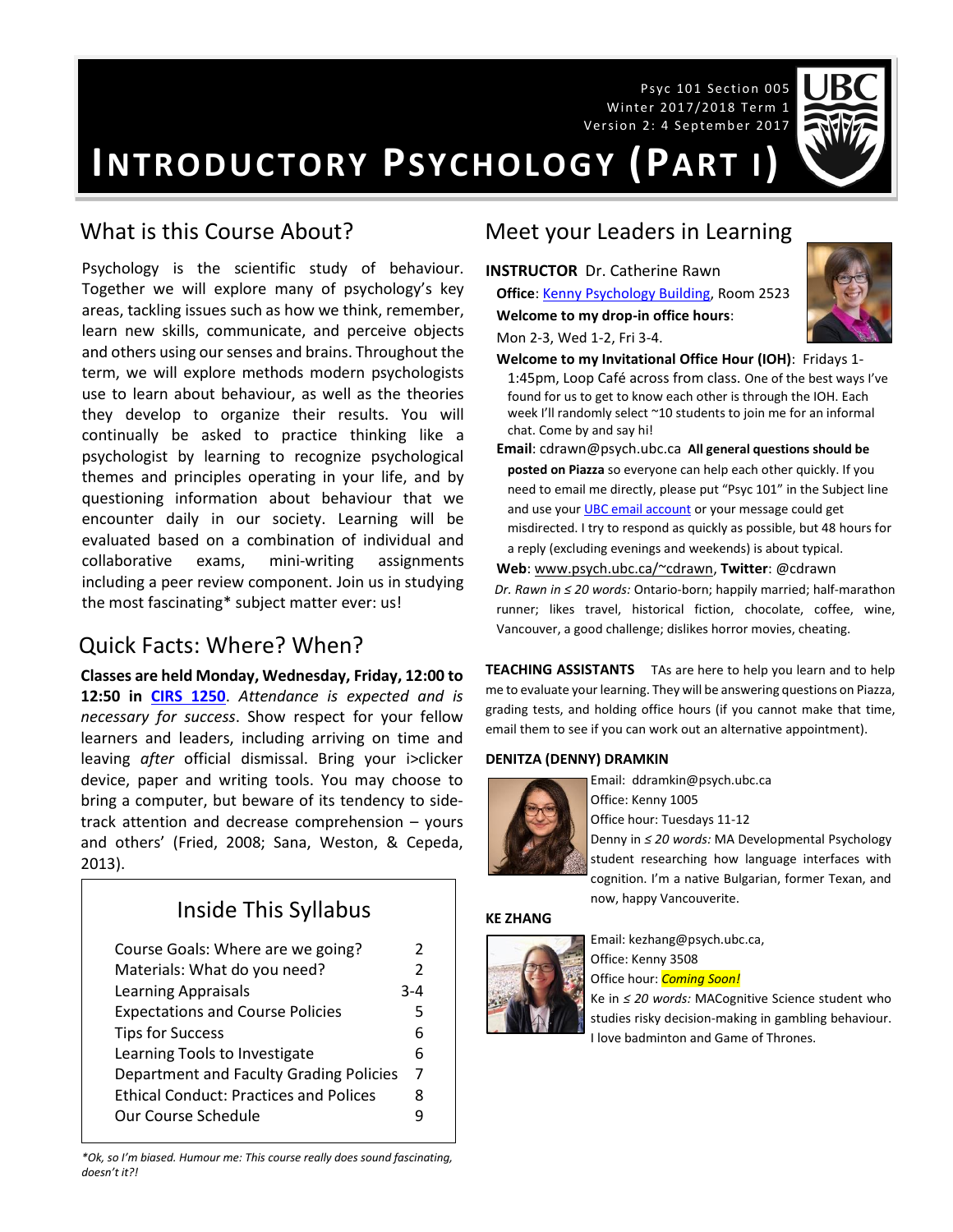# Learning Goals: Where are We Going?

I designed this course with specific goals in mind. *If you are willing and able to meet the requirements, by the end of this course, you will be able to...*

- 1. define modern psychology and identify some major perspectives within it;
- 2. recognize, recall, compare, and explain psychological concepts and theories from specific subfields (e.g., cognitive and biological psychology);
- 3. apply psychological concepts and theories to gain insight into yourself, others, and events in your everyday life;
- 4. distinguish basic scientific methods modern psychologists use to understand behaviour;
- 5. question claims about behaviour that you encounter in your daily life;
- 6. practice multiple ways of learning to promote retention and understanding (e.g., participate in class, take notes, read text, write, self-test, review others' work);
- 7. communicate your ideas about psychology both verbally and in writing;
- 8. give, receive, and use constructive peer feedback in writing and testing contexts;
- 9. demonstrate respectful, professional conduct in email, online, and face-to-face communication with your peers, TAs, and Instructor; and
- 10. feel (even a little bit!) excited about learning in general and about psychology in particular.

**A NOTE ON WITHDRAWING FROM THIS COURSE**  Sometimes people find that they are unable or unwilling to handle the demands of a course. If you find yourself in this situation, I encourage you to talk to one of your Leaders in Learning for advice. If you wish to withdraw from this course without any record of the course on your transcript, you must do so before **19 September 2017**. If you wish to withdraw from this course with only a withdrawal standing of "W" on your transcript, you must do so before **13 October 2017**. Consult the UBC Academic Calendar: <http://www.calendar.ubc.ca/vancouver/index.cfm?tree=3,45,99,0>

**SHORT ON CASH?** If you're choosing between buying food or course materials, \*please\* come see me. I have some access codes and i>clickers for people experiencing financial hardship. Note that you can also borrow a copy of the textbook from Koerner library. It's on course reserve for 1 day and 2 hour loan options.

# Materials: What Do You Need?

**REQUIRED TEXTBOOK** Lilienfeld, S. O., Lynn, S. J., Namy, L. L., Woolf, N. J., Cramer, K. M., & Schmaltz, R. (2017). *Psychology: From Inquiry to Understanding,* **(3 rd Canadian ed.).** Toronto, ON: Pearson Canada Inc.

*What other editions will work?* Older Canadian editions: not recommended. *US editions* or other books: NO. Used hard copies of the 3<sup>rd</sup> Canadian edition should be available.

**OPTIONS FOR E-TEXT AND MYPSYCHLAB STUDY GUIDE:** Using our course code, **rawn64665,** purchase the e-text and MyPsychLab Study Guide resource collection from [www.mypsychlab.com.](http://www.mypsychlab.com/) New hard copies come with an access code for MyPsychLab and the e-text.



#### **Technology-Enhanced Learning**

Throughout this course, we'll be using various technologies to help us communicate, assess your learning, and keep organized. Here are some of the websites we'll be using regularly this term.

**CONNECT** [www.connect.ubc.ca.](http://www.connect.ubc.ca/) Our home base. Find learning objectives before class and PowerPoint slides after class, as well as announcements, forms, your grades, **and links and instructions for all other websites.** After the start of classes, log in often using your CWL.

**i>clicker.** Communicate and engage during class using an i>clicker. Questions and polls will be integrated into every class. Physical i>clickers can be purchased at the bookstore, used or new. You must REGISTER YOUR i>clicker *on our Connect course website* to receive the points you earn in class. (Note, although there is an app version, I do not recommend using it. Former students reported being distracted by having their mobile device out during class.)

**PIAZZA** Communicate and engage outside of class using Piazza. The system is catered to getting you help fast and efficiently from classmates, the TA, and myself. Rather than emailing questions to the teaching staff, I encourage you to post your questions on Piazza. Free.

**peerScholar** Submit assignments and conduct peer reviews. Also submit your assignments to **Turnitin** to help us check for overlap (see instructions p.5). Both are free using the links on Connect.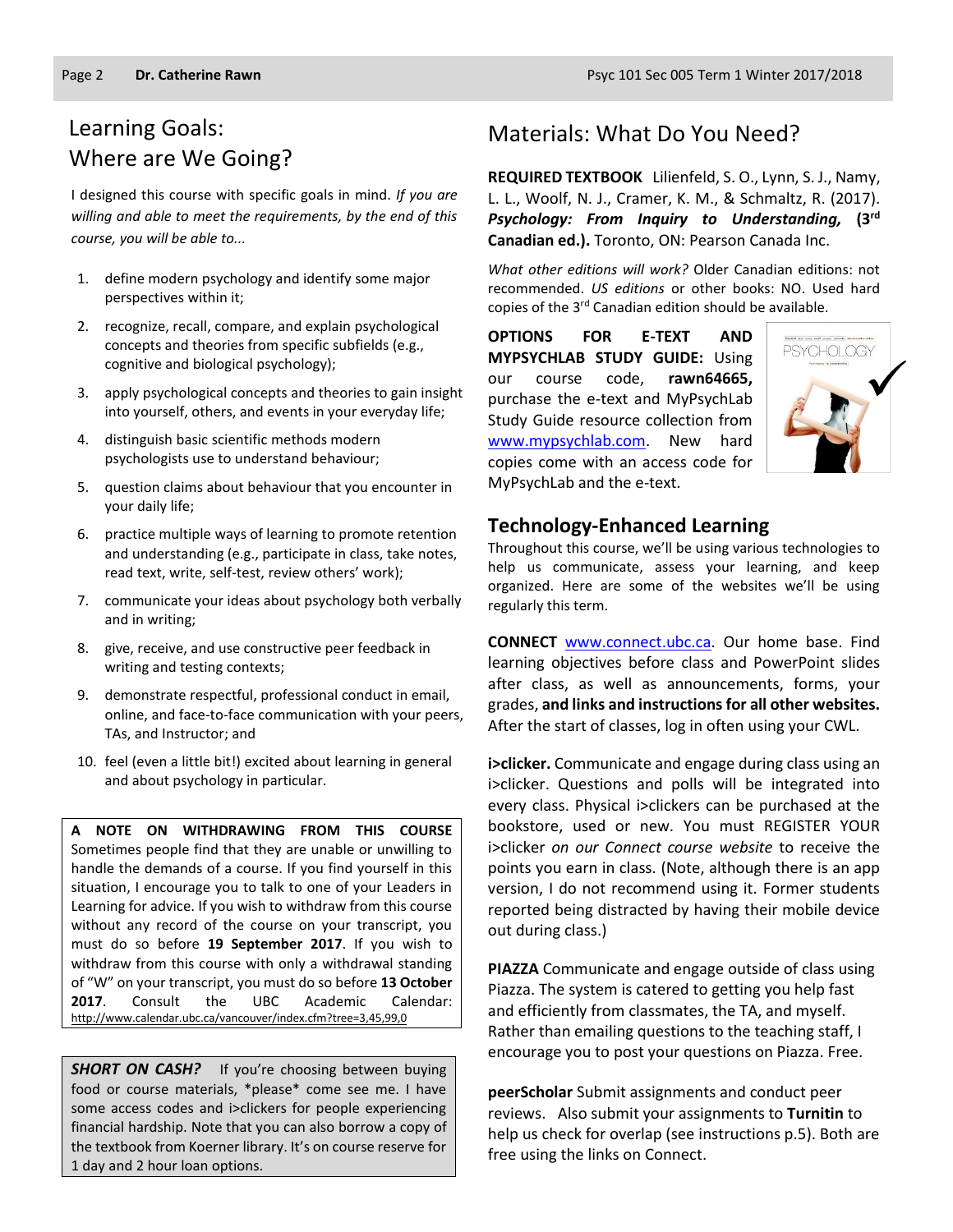

# *How Will We Know If We Have Met Our Goals?* Learning Appraisals: Overview

| <b>Learning Appraisal Activity</b>                                                                                                                          | <b>Points</b> | <b>Dates</b>                   |
|-------------------------------------------------------------------------------------------------------------------------------------------------------------|---------------|--------------------------------|
|                                                                                                                                                             | to Earn       |                                |
| Writing to Learn Mini-Papers with Peer Assessment                                                                                                           |               | Throughout the term; see       |
| Assignment 1: Suspected pseudoscience in the media (-2% if incomplete)<br>Assignments 2-5: "Write & Rate" concept checks (rated by peers, 4 x 1%)           |               | Course Schedule for all dates. |
| Online Peer Assessment Training Workshop (complete for 1%)                                                                                                  |               |                                |
| Submit all assignments to Turnitin and all assigned peer reviews on time (3%)<br>Quality of peer review comments you give to others across all assignments, |               |                                |
| rated by peers (2%)                                                                                                                                         |               |                                |
| 3 Two-Stage Midterm Tests worth 15% each (weighted 90% individual, 10% team)                                                                                |               | Wed September 27, Mon          |
| Approximately 25 multiple choice & 5 fill-in-the-blanks                                                                                                     |               | October 23, Fri November 10    |
| Cumulative Two-Stage Final Exam                                                                                                                             |               | During exam period December    |
| Approximately 70 multiple choice and 10 fill-in-the-blanks (2-stage,                                                                                        |               | 5-20, including Saturdays      |
| weighted 90% individual, 10% team) and 2 paragraphs (individual only)                                                                                       |               |                                |
| Engagement in Learning                                                                                                                                      |               | Complete by Friday Dec 1       |
| Class participation (i>clicker): 3%                                                                                                                         |               |                                |
| <i>Required</i> Subject Pool Participation: 2 hours = 2%                                                                                                    |               |                                |
| <b>Base Points Available for you to Earn</b>                                                                                                                | 100%          |                                |
| Bonus Subject Pool Participation (up to 3 more hours = up to 3%)                                                                                            | 3%            | Complete by Friday Dec 1       |

This course is divided into four sets of two chapters. For each pair of chapters, we'll follow the same process, as depicted in the diagram below. This process is designed to help you distribute your readings and studying throughout the term (Wahlheim, Dunlosky, & Jacoby, 2011), using a combination of writing and peer review that research has shown to help students learn (Dochy, Segers, & Sluijsmans, 1999; Nevid, Pastva, & McClelland, 2012; Siu, 1989). Moreover, the two-stage test format is designed to help you learn from each test and build connections in class (Gilley & Clarkson, 2014; Rieger & Heiner, 2014; Zipp, 2007). Taken together, this course design incorporates at least five methods that have been empirically demonstrated to promote learning (Dunn, Saville, Baker, & Marek, 2013; Dunlosky, Rawson, Marsh, Nathan, & Willingham, 2013).



Strategically **Read** the assigned chapter (*Independent study*), before or after you…

- **Attend** and engage in classes. Earn participation points while learning by responding to questions during class. (*Graded requirement*)
- **Write** 1 mini-paper *in your own words* about one concept from the list for one of the chapters. See the handout on Connect for instructions and the grading rubric. Post your work on peerScholar and TurnItIn. (*Graded requirement*)

**Rate** your peers' (and your own) mini-papers for accuracy and clarity, including constructive written feedback (on peerScholar). (*Graded requirement*)

As you study, **quiz yourself** on the material to be tested. How well can you answer each Learning Objective from class and the text? Explain every key term? Compare and contrast related terms? Generate examples of each concept? Answer questions on MyPsychLab? (*Independent study*)

Take a **2-stage exam** on the material from those assigned chapters: first **individually**, then again immediately **with a group of classmates**. (*Graded requirement*)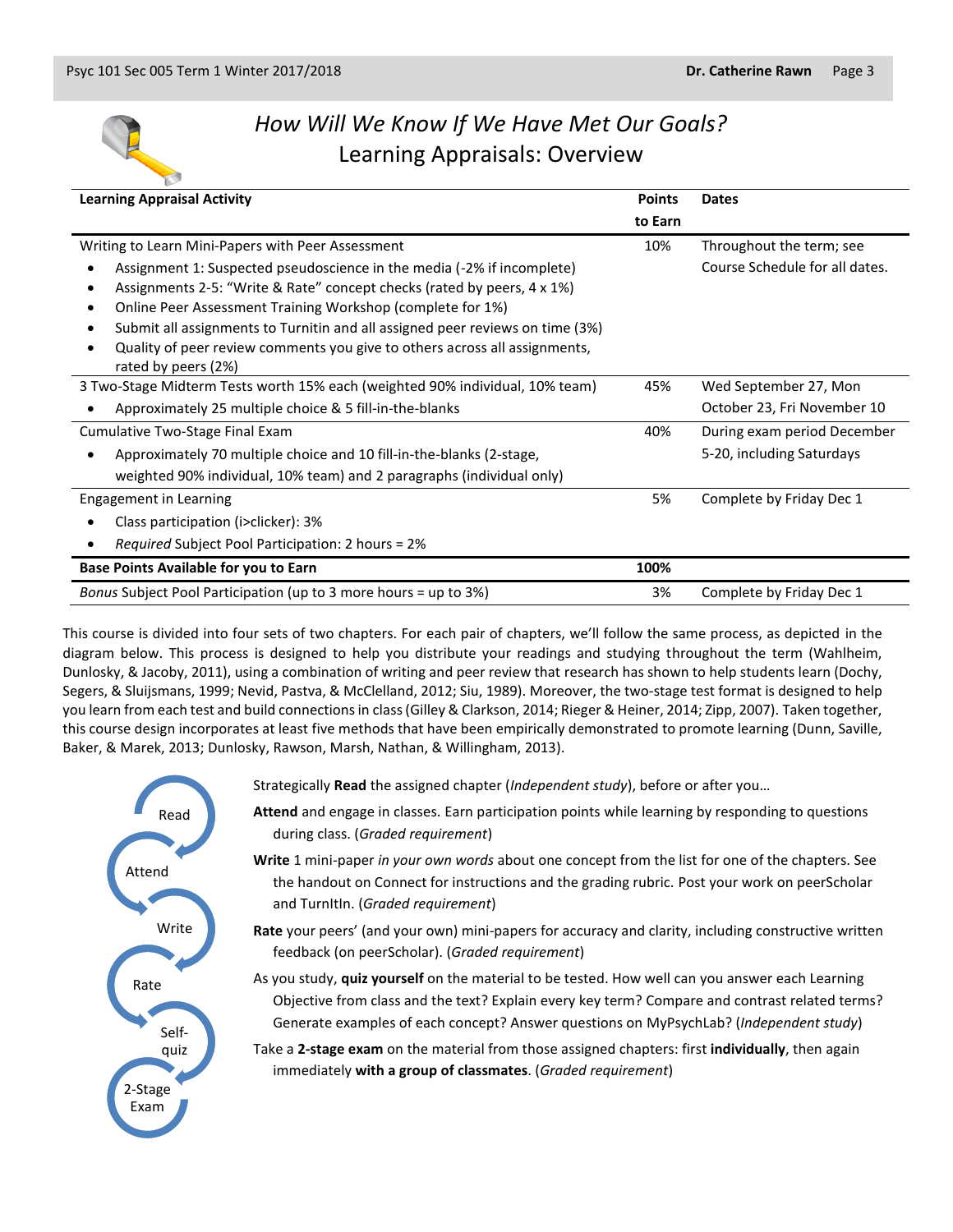# *How Will We Know If We Have Met Our Goals?* Learning Appraisals: Details

**TWO-STAGE MIDTERM TESTS (3 total, worth 15% each) AND FINAL EXAM (worth 40%)** All tests and exams will consist of a mix of multiple-choice and fill-in-the-blanks questions. The final exam will also include two written paragraphs based on what you write for *Writing to Learn mini-papers* (see below)*.*

*What is a Two-Stage exam?* In class, take the test on your own, then immediately get into groups of 4-6 and retake it together so you have the chance to discuss and debate answers. Sit near people you want to work with. Individual tests will count for 90% of your test score, and team tests will count for 10%. In the rare case where an individual score is higher than that person's team score, the individual score will count for the full 100%.

*Why a Two -Stage exam?* Data shows it helps students learn and engage in courses. It provides you with immediate feedback while you still remember the test questions. See my blog post for references and a lengthier rationale: <http://ow.ly/ztdv6>

**You will be challenged to push beyond memorization of facts and to integrate and apply course material.** Research shows greater long term retention when people expect a final test in the future (Szpunar, McDermott, & Roediger, 2007). Therefore, to best prepare you to apply course material in future courses and to your life in general, **the final exam is cumulative.**

**WRITING TO LEARN MINI-PAPERS (10%)** These paragraphs will help you to apply course material to understand your everyday life experiences, and will help you practice your written communication skills, including summarizing and connecting concepts, peer feedback, and revision.

The **first mini-paper** (due September 15) requires **investigating pseudoscience in the media** and will be explained in class. It is meant to be a practice round for the peer review system. If you miss any step, you will receive a 2% deduction to your grade. **Exception:** If you are officially enrolled *on or after* September 13, you can skip this first assignment only with no penalty.

**Peer Assessment Workshop** For 1% toward your grade, complete the online peer assessment workshop available on Connect. We have designed it to help prepare you to become a better writer and reviewer for the next papers.

**Write and Rate Concept Check Mini-Papers** Each subsequent paper requires **writing about one concept**. On Connect, you will find a list of at least 10 critical concepts per chapter. Choose one concept and **summarize,** *in your own words***, what you have learned about this concept, and how this concept relates to something you have experienced in your life** (Nevid, et al., 2012). Before each exam, **submit your writing to peerScholar and to Turnitin (worth 1% for completion)**. By the deadline after the exam, log in to peerScholar and **review the submissions from your peers** using the rubric provided, and

receive reviews on your work. The **average of peer reviews you receive is worth 1%**; if you fail to review others' work, you will receive zero instead of your peers' grades on your work. *Past students report reviewing others' work is one of the most helpful aspects of this assignment.*

**On the final exam, come prepared to complete a live Writing-to-Learn assignment. You will be asked to choose any TWO concepts from the course and write about each of them**. To study, you can revisit your previous assignments, and consider the peer feedback you received on them, to create your best work. *Note: no notes may be brought to the final exam.* More details will be posted in a detailed handout. **See all deadlines in Our Course Schedule.**

**ENGAGEMENT IN LEARNING ABOUT PSYCHOLOGY (5%)** Taking responsibility for your learning involves actively participating throughout this course.

**Participation (3%)** Your participation will be evaluated in class by responding to **i>clicker** questions and outside of class by discussion on **Piazza**. At the end of the course, all points you earned for answering i>clicker questions (participation) and getting them correct will be added together. In each class period, earn a maximum of two marks by **answering at least 75% of the i>clicker questions (1 mark) and any one of those correctly (1 mark).** To earn 3% toward your course grade, earn full marks **for at least 90% of the classes** during the term. Meaningful engagement on **Piazza** may also be considered (e.g., if your final mark falls just below the next grade).

**Required Human Subject Pool credits (2%, plus up to an additional 3% bonus)** Another way to engage in learning about psychology is to be a participant in ongoing research projects. Earn points toward your course grade by participating in research through the Human Subject Pool (HSP), or complete an alternative assignment. Study signups and details about the alternative assignment are posted on [https://hsp.psych.ubc.ca/.](https://hsp.psych.ubc.ca/) Participating in a 1 hour study (or completing 1 alternative assignment) earns you 1%; 2 are needed to earn the 2% required. An additional 3 are needed to earn 3% bonus. These points will be added to your final course grade, after any scaling that may be applied.

Engaging in these activities (and others, such as online and in class discussion, MyPsychLab activities, class activities, demonstrations, etc.) will help you learn the material and about the discipline – which should help you perform on tests and papers as well.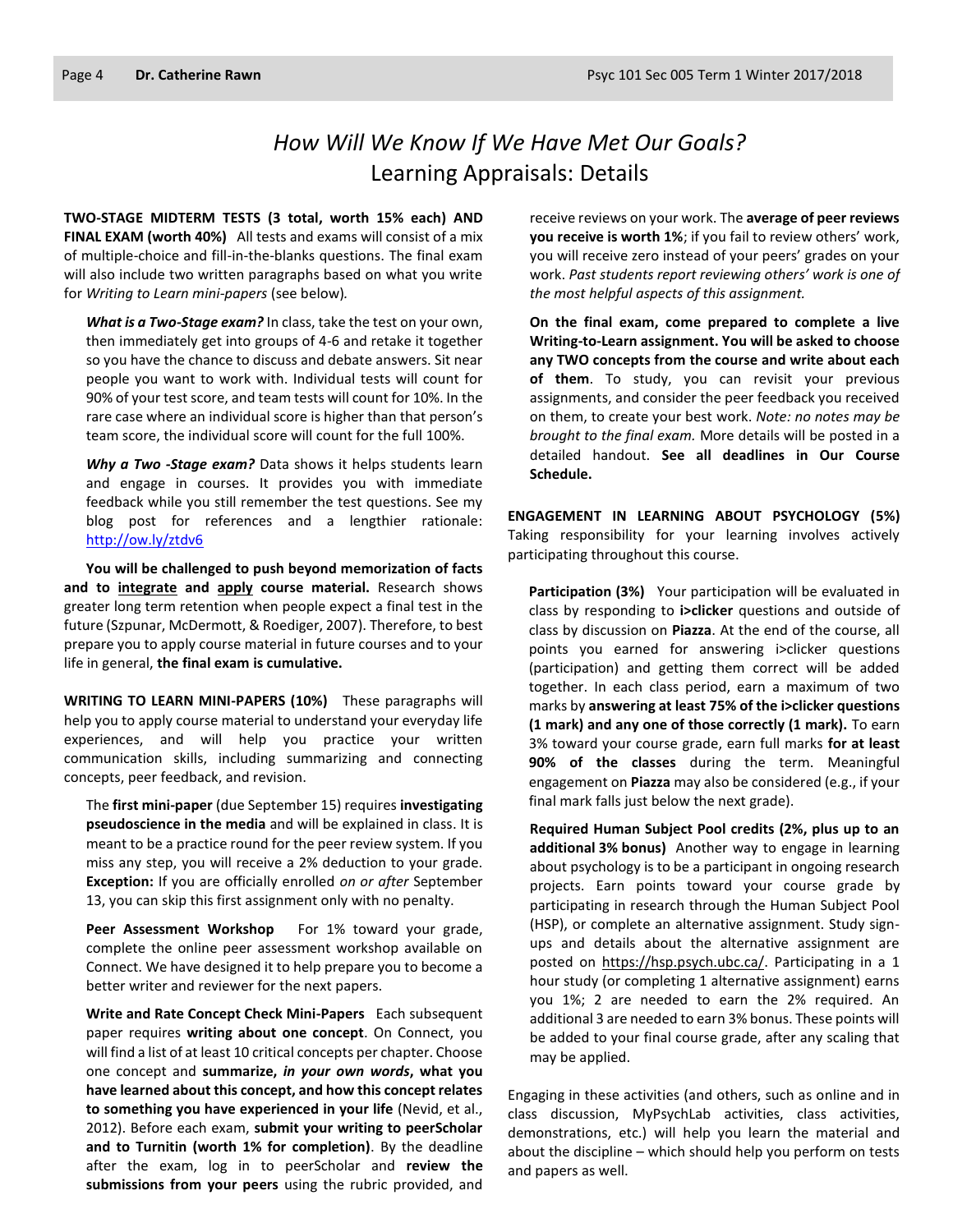#### Expectations and Course Policies

*What We Expect from You*

**ATTEND CLASS** Please come to every class prepared to participate in your learning. Bring your i>clicker device, a pen and some paper (in addition to a laptop, if you choose to bring one), and an open mind. *If you must miss class* you are responsible for obtaining missed notes and important announcements. You will not be able to regain participation points for missed classes.

**PARTICIPATE** Success in this class depends upon your active participation. **I will ask you to do only those activities that I believe will help you learn**. Class time is designed to mix lecturebased explanations of course material with demonstrations, pair and small group discussions, large group discussions, writing, questions, and feedback. Come ready.

**TREAT OTHERS RESPECTFULLY** You are expected to treat all your classmates, the teaching team, and yourself with respect at all times, both in and out of the classroom, face-to-face and in writing (e.g., on email). This includes arriving to class on time and minimizing distractions for other students.

**ACT ETHICALLY** You are responsible for your own learning. Cheating of any kind will **not** be tolerated, including dishonest use of the i>clicker, and copying other's work. See the syllabus section on *Ethical Conduct* for more information.

**COMPLETE PAPERS ON TIME** Because of the way the peer review system works, you are required to meet each deadline. **No late papers will be accepted. TURNITIN.COM REQUIREMENT:** After completing your work on Connect, you must turn in the exact same work to Turnitin.com within one day of the deadline. Go t[o turnitin.com,](http://www.turnitin.com/) create an account using your real name (or let me know), and enter *our course ID (15944817) and password (psychology)*, and submit your work.

**WRITE ALL MIDTERMS** Presence at tests is expected. In most cases, if you miss a *midterm test* you will receive a zero. There will be *no* make-up midterms. **Exceptions:** In documented cases of varsity athletic commitments (as per UBC policy), severe illness or other extenuating circumstance verified by UBC Academic Advising as warranting Concession, or a conflict with a major religious holiday, obtain appropriate documentation and completed the **Request For Excused Absence Form** on Connect. If approved, the worth of the missed exam will be added to the final exam. *Note*: Testimony by unofficial parties such as parents and roommates will *not* count as appropriate documentation. You must seek official documentation and have it verified by an Academic Advisor in your Faculty.

**WRITE THE FINAL EXAM** Presence at the final exam is *mandatory*. If you absolutely must miss the final exam due to an extenuating circumstance like severe illness, you must apply for Academic Concession by contacting your Faculty's Advising Office (e.g., Arts Advising through the Centre for Arts Student

Services). If you have 3 or more exams scheduled to *start and finish* within a 24 hour period you may request to write the second exam on a different day. However, you must give the instructor of the second exam one month notice.

**SHARE CONSTRUCTIVE FEEDBACK** We invite you to share your ideas and suggestions with us, particularly about things we are able to change, and be open to working together to make this course a positive experience for all of us.

**USE ELECTRONICS IN THE CLASSROOM RESPONSIBLY** You may choose to use electronic devices to support your learning—not distract from it. Part of the room will be designated a "laptopfree zone" for people who wish to remain distraction-free during class.

#### *What You Can Expect from Us*

**BE AVAILABLE** We are here to help you in your choice to succeed. Visiting us in person is typically more effective than email for clearing up questions. If office hours absolutely cannot work for you, respectfully email us a few time and day options to make an appointment. Because of our class size, there may be limits on the number of appointments possible.

**POST SOME MATERIALS ONLINE** PowerPoint slides and handouts will be available *after* class on our course Connect site. Learning Objectives will be available there before class.

**TAKE PHOTOGRAPHS** To help document active learning, I may take some photographs throughout the term. Please see me within the first two weeks of the course if you have serious concerns about this.

**ARRANGE FOR AND PROVIDE FEEDBACK** Your peers will be an important source of feedback throughout this course. In addition, we will attempt to provide you with feedback on learning appraisals as promptly and as with as much detail as possible, given the size of our class. See us for more details.

**ACT RESPECTFULLY & ETHICALLY** At all times, we aim to treat each of you with respect, and to make all course decisions with the highest standard of ethics in mind. If you feel you are being treated unfairly or disrespected by us or a classmate, we invite you to talk with us so we can sort out the issue together. To be clear: such a discussion would not impact your grade.

**CONSIDER RE-GRADE REQUESTS** If you feel very strongly that any exam question or paper was graded unfairly, please submit the **Re-Grade Request Form** available on Connect. You must submit the form within 2 weeks of the date grades were made available on Connect. I will consider your request carefully and will respond via email in approximately one week of receiving it. Re-grading may result in an increase or decrease. That regrade is final.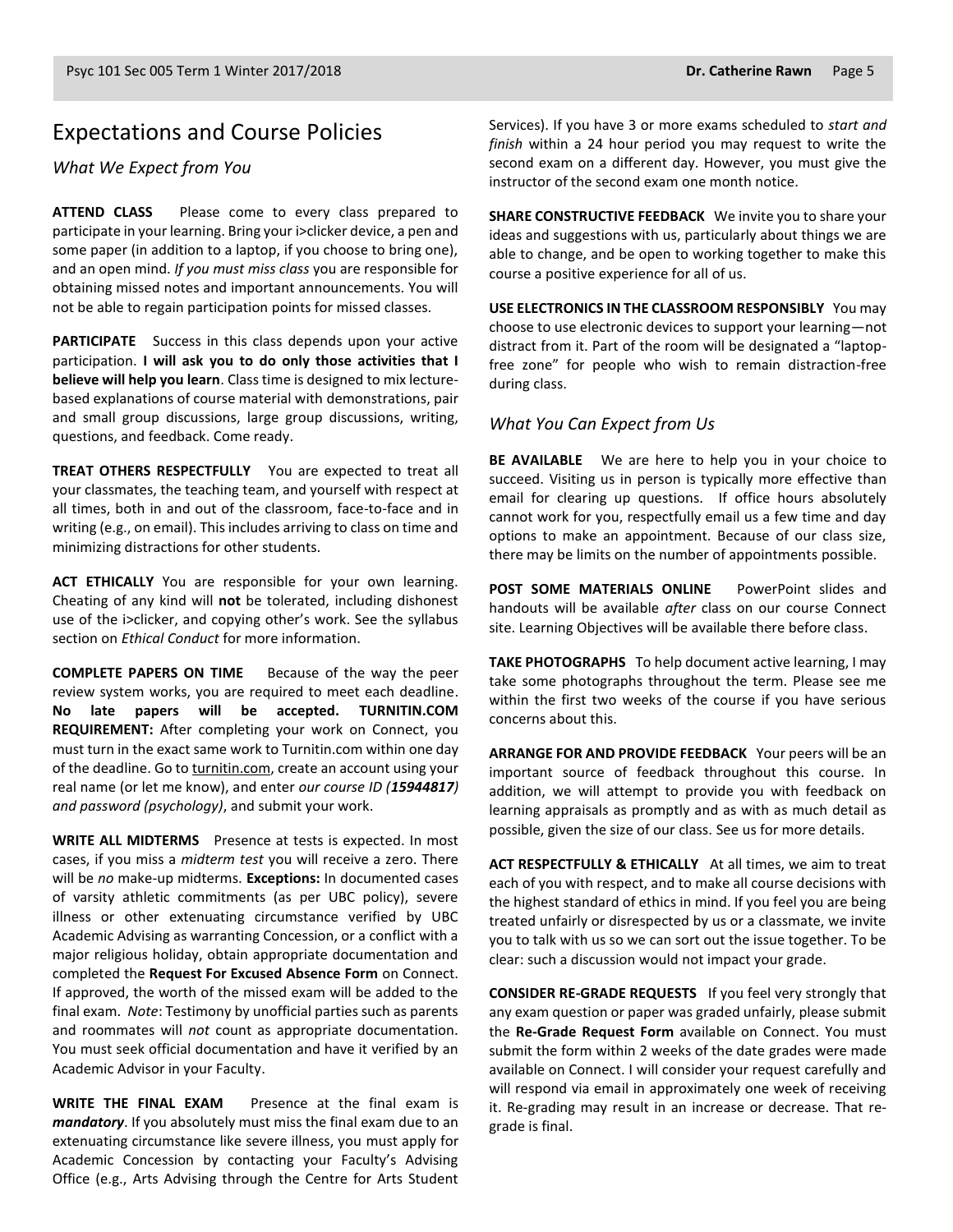# Tips for Success: Making Choices to Learning Tools to Investigate Learn!

I believe you can master this course material at a high level, if you consistently choose to put in the effort required to do so. Here's a rough guideline for how much time you should be spending on this (and each of your) courses this year: **2-3 hours out of class for every 1 hour in class.** Note that some people will need more time than this.

#### **WHAT CAN YOU DO** *IN CLASS***?**

- **Take notes** about what's being discussed, using the Learning Objectives to help determine what is most important. Avoid just copying exactly what you see on the slides; you'll get those words later.
- **Keep focused**. For example, avoid bringing a computer (or sitting behind someone else's) if it will be a distraction for you. Get adequate sleep and nutrition.
- **Actively participate in activities, demonstrations, and discussions; thoughtfully answer TopHat questions**. The point of all of these is to help you think about the material so you can master it and make it meaningful for your life.
- **Ask questions**. Be brave! If you would like clarification or are interested in how a concept connects or applies in some way… ask it!

#### **WHAT CAN YOU DO DURING THOSE 6-9 HOURS PER WEEK YOU SPEND ON THIS COURSE** *OUTSIDE CLASS?*

- **Add to your class notes.** Fill in any missing gaps before you forget. Integrate your notes with the slides posted online. *Build your notes so you can use them to study later.*
- **Actively read the text**. For example, take notes using the section headers; convert headers into questions to help you identify the most important points. Take every chance available to test yourself (Bjork & Bjork, 2011). For example, complete "Assess your knowledge," "Apply your thinking," and "Think again" sections; after each chapter, close your book and freely recall everything you can remember, then go back and check what you got correct and what you missed (Karpicke & Blunt, 2011). *Build your notes so you can use them to study later.*
- **Test yourself using learning objectives from class and the text**. What should you be able to do with the course material? Learning objectives are designed to help you answer this question so you can study more effectively.
- **Explore the MyPsychLab activities** that come with your text**.**
- **Write your** *Writing to Learn Mini-Papers***.** Start early! Seek advice from the Writing Centre, me, our TAs, and your peers.
- **Come to office hours and post questions on Piazza.** Get to know your Leaders in Learning, ask questions about course material, and find out more about psychology!



I encourage you to take responsibility for your learning and check out what these resources have to offer.

**COLLEGE SUCCESS STRATEGIES** By S. L. Nist-Olejnik & J. P. Holschuh (2012,  $4<sup>th</sup>$  edition). This book offers countless tips and strategies. It is primarily geared toward new university students, but there is a ton of useful information in there for upper years as well, from any discipline.

**TIME MANAGEMENT** Search online for productivity and project management tools and apps (e.g.[, https://trello.com,](https://trello.com/) [https://www.rescuetime.com/,](https://www.rescuetime.com/) [https://todoist.com\)](https://todoist.com/). Give yourself enough time for papers with [http://assignmentcalculator.library.ubc.ca,](http://assignmentcalculator.library.ubc.ca/) and master many other aspects of academic life <http://learningcommons.ubc.ca/student-toolkits/>

**UBC ACADEMIC REGULATIONS** Information about academic regulations, course withdrawal dates and credits can be found in the [University Calendar.](http://www.calendar.ubc.ca/vancouver/)

**LEARNING COMMONS** is UBC's online hub for study and research support. This interactive website provides you with a wealth of academic resources, from tutoring and workshops to study groups and online technology tools. It also offers plenty of information on a variety of academic topics, and links to nearly all of the academic resources offered at UBC. Make the Learning Commons your first stop for all things academic! [http://learningcommons.ubc.ca](http://learningcommons.ubc.ca/)

**WRITING SKILLS** Th[e UBC Centre for Writing and Scholarly](http://learningcommons.ubc.ca/tutoring-studying/writing/)  [Communication](http://learningcommons.ubc.ca/tutoring-studying/writing/) offers tutoring services, workshops, and advice. Also, Purdue University offers an amazing collection of information about writing at their Online Writing Lab (OWL), available at [http://owl.english.purdue.edu/owl.](http://owl.english.purdue.edu/owl/)

**PHYSICAL OR LEARNING DISABILITIES** UBC is committed to equal opportunity in education for all students and so are we! If you have a documented disability that affects your learning in the classroom or your performance on tests or exams, please **contact Access & Diversity** in Brock Hall 1203, 1874 East Mall, Contact: 604.822.5844, [www.students.ubc.ca/access.](http://www.students.ubc.ca/access) **If your disability requires extra exam time, meet with Dr. Rawn as soon as possible to discuss accommodation options for the two-stage exams.**



*Let's work together to make this course a positive experience for all of us.*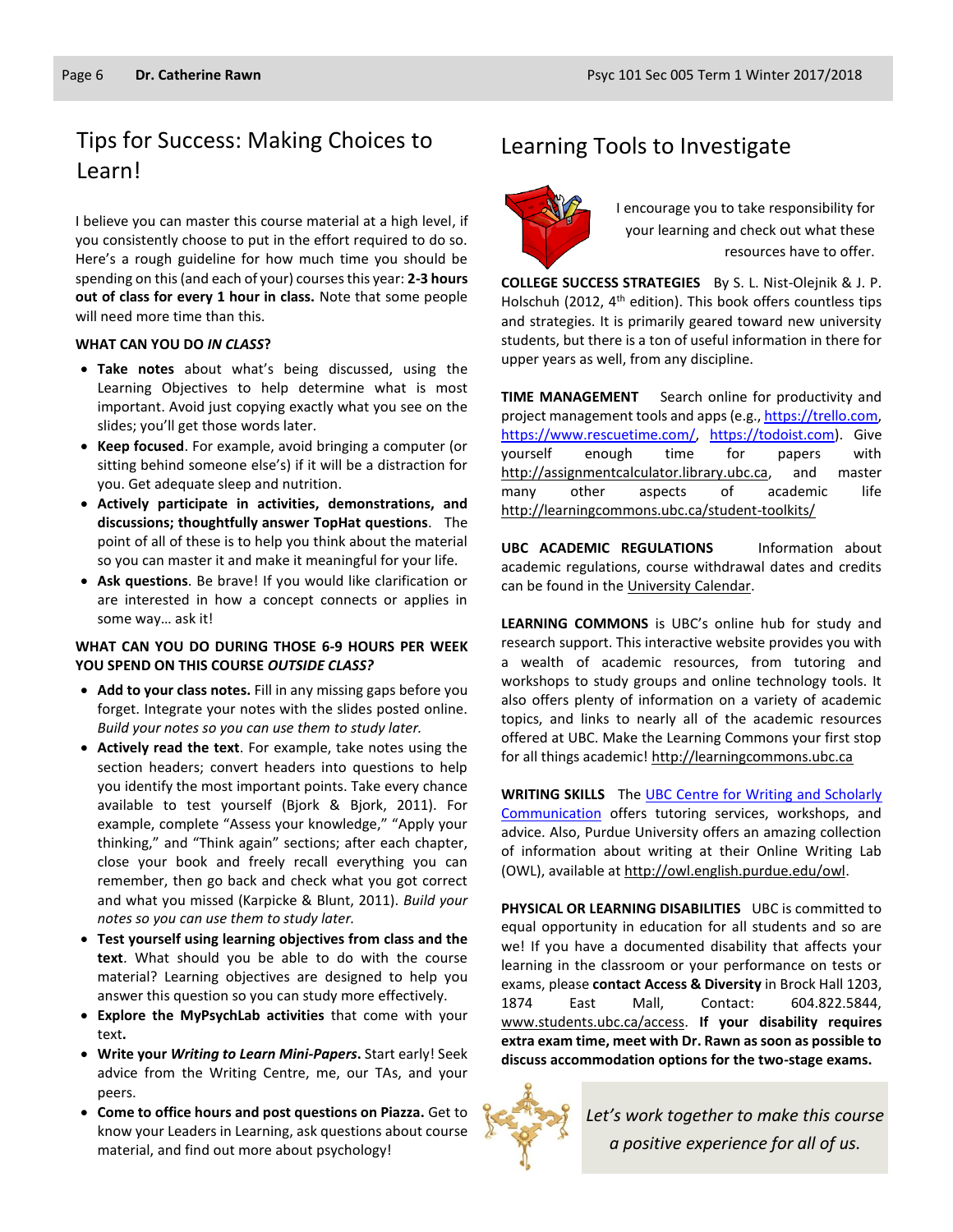# Psychology Department Grading Policies

*To meet department policy, the typical student demonstrating adequate performance on learning appraisals will earn around 63-67% in this course.* 

*Read on for details.*

In order to reduce grade inflation and maintain equity across multiple course sections, all psychology courses are required to comply with departmental norms regarding grade distributions. According to departmental norms, the average grade in a 100- and 200-level Psychology courses are 67 for an exceptionally strong class, 65 for an average class, and 63 for a weak class, with a standard deviation of 14. The corresponding figures for 300- and 400-level classes are 70, 68, and 66, with a standard deviation of 13. **Scaling** may be used in order to comply with these norms; grades may be scaled up or down as necessary by the professor or department. Grades are not official until they appear on a student's academic record. You will receive both a percent and a letter grade for this course. At UBC, they convert according to the key below:

| $A+$  | 90-100% | C+ | 64-67%    |
|-------|---------|----|-----------|
| A     | 85-89%  | C  | 60-63%    |
| А-    | 80-84%  | C- | 55-59%    |
| $B+$  | 76-79%  | D  | 50-54%    |
| B     | 72-75%  | F  | $0 - 49%$ |
| $B -$ | 68-71%  |    |           |

#### Guidelines for Grading Criteria

You are earning a degree at a highly reputable postsecondary institution. Therefore, criteria for success are high. The following guidelines broadly characterize the kind of work that is generally associated with the main grade ranges. These characteristics help to put the Psychology Department Grading Policies into context. Note that adequate performance is in the C range, which is the typical class average.

**A RANGE:** *Exceptional Performance.* Strong evidence of original thinking; good organization in written work; capacity to analyze (i.e., break ideas down) and to synthesize (i.e., bring different ideas together in a coherent way); superior grasp of subject matter with sound critical evaluations; evidence of extensive knowledge base.

**B RANGE:** *Competent Performance.* Evidence of grasp of subject matter; some evidence of critical capacity and analytic ability; reasonable understanding of relevant issues; evidence of familiarity with the literature.

**D-C RANGE:** *Adequate Performance*. Understanding of the subject matter; ability to develop solutions to simple problems in the material; acceptable but uninspired work; not seriously faulty but lacking style and vigour.

**F RANGE:** *Inadequate Performance.* Little or no evidence of understanding of the subject matter; weakness in critical and analytical skills; limited or irrelevant use of the literature.

*Consider these characteristics when making choices about the quality of work you submit in all learning appraisals, in this and any other course.*

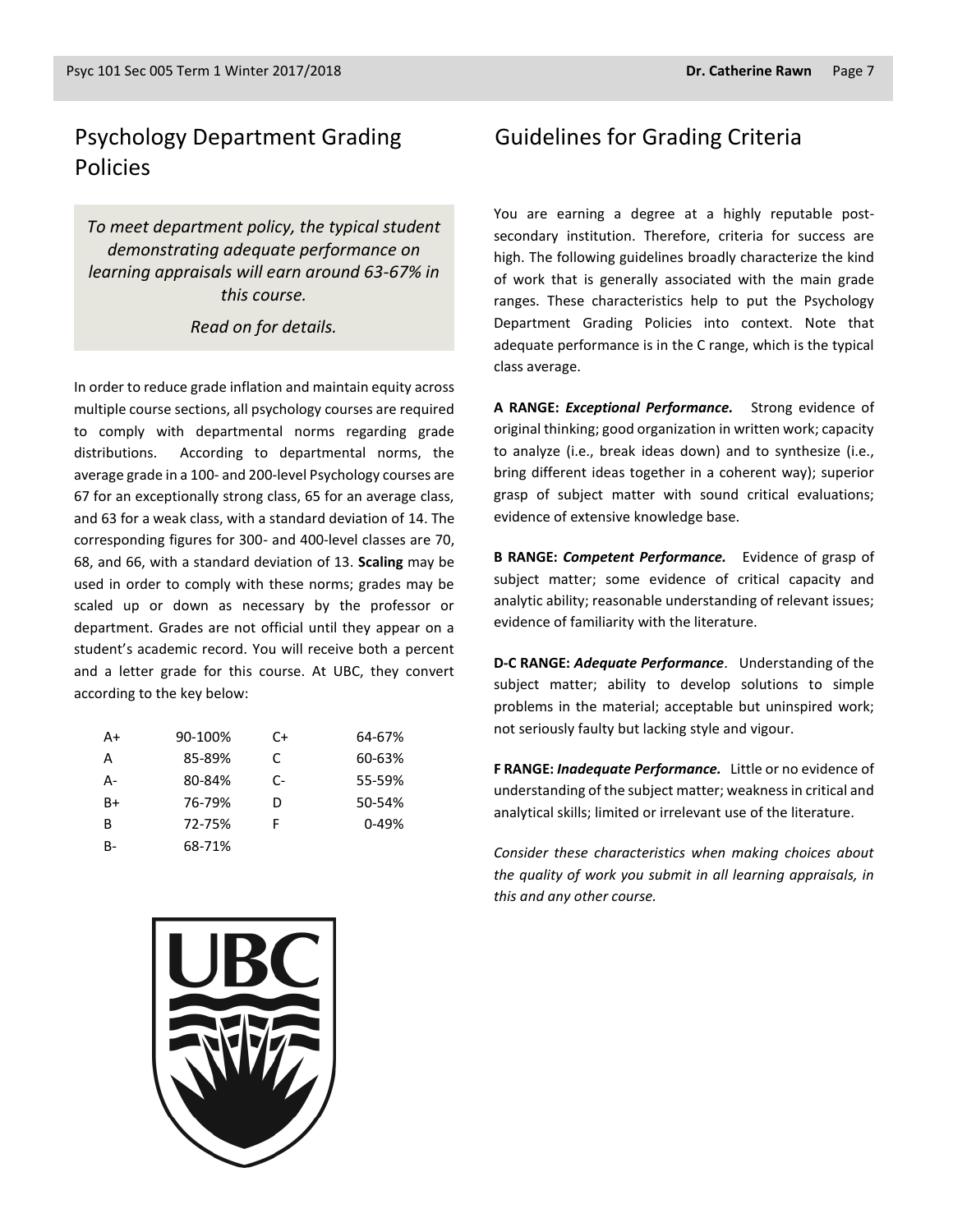#### Ethical Conduct: Practices and Policies

Don't Cheat. Don't Plagiarize. It's Not Worth It. Read on For Key Definitions, Consequences, and Ways to Act Ethically

The consequences for unethical conduct are more severe than you may think: you may fail the assignment or test, you may fail the course, you may be expelled from University, and unable to attend any other postsecondary institution in the future. Think about the longterm implications of that outcome in your life.

#### **Psychology Department's Position on Academic Misconduct**

Cheating, plagiarism, and other forms of academic misconduct are very serious concerns for the University, and the Department of Psychology has taken steps to alleviate them. In the first place, the Department has implemented software that can reliably detect cheating on multiple-choice exams by analyzing the patterns of students' responses. In addition, the university subscribes to *TurnItIn* — a service designed to detect and deter plagiarism. All materials (term papers, lab reports, etc.) that students submit for grading will be compared to over 5 billion pages of content located on the Internet or in TurnItIn's own proprietary databases. The results of these comparisons are compiled into customized "Originality Reports" containing several, sensitive measures of originality that flag instances of matching text suggesting possible plagiarism; instructors receive copies of these reports for every student in their classes.

During exams, the instructor and invigilators reserve the right to move students in their seating arrangement with no explanation provided.

In all cases of suspected academic misconduct, the parties involved will be pursued to the fullest extent dictated by the guidelines of the University. Strong evidence of cheating or plagiarism may result in a zero credit for the work in question. According to the University Act (section 61), the President of UBC has the right to impose harsher penalties including (but not limited to) a failing grade for the course, suspension from the University, cancellation of scholarships, or a notation added to a student's transcript. For details on pertinent University policies and procedures, please see the [Academic](http://www.calendar.ubc.ca/vancouver/index.cfm?tree=3,54,111,0)  [Calendar.](http://www.calendar.ubc.ca/vancouver/index.cfm?tree=3,54,111,0)

#### **Why is Academic Misconduct Treated So Harshly?**

Some people don't feel like cheating on a test or taking a sentence or two from someone else's paper without citing it is a big deal. Here's a bit of insight into why we care so much. In the academic community—a community of which you are now a part—**we deal in ideas**. That's our currency, our way of advancing knowledge. By representing others' ideas in an honest way, we are (1) respecting the rules of this academic community, and (2) showcasing how our own novel ideas are distinct from but relate to their ideas. Formatting styles like APA and MLA give us formal ways to indicate where our ideas end and where others' begin. **Welcome to the academic community. You are expected to act honestly and ethically, just like the rest of us.**

#### **Participating Ethically in the Academic Community**

What can you do to ensure you are acting ethically? First, recognize that all graded work in this course, unless otherwise specified, is to be **original work done independently by each individual.**

**Visit the Learning Commons' guide to academic integrity**  UBC offers an online guide to preventing unintentional plagiarism and organizing your writing. Visit [http://learningcommons.ubc.ca/resource-guides/avoiding](http://learningcommons.ubc.ca/resource-guides/avoiding-plagiarism/)[plagiarism/](http://learningcommons.ubc.ca/resource-guides/avoiding-plagiarism/)

**Be careful and critical of what you read and choose to cite.** Unless otherwise specified, in psychology courses reference all material using APA style; if you cannot find a proper reference, question whether that source is appropriate to use. **Do not** copy and paste text from other sources, even in a draft, as you might unintentionally misrepresent those words as your own in a later draft (which would still qualify as plagiarism).

*If you have any questions about what sources to use or how to cite them without plagiarizing, please see your Instructor or TA before handing in your assignment.*